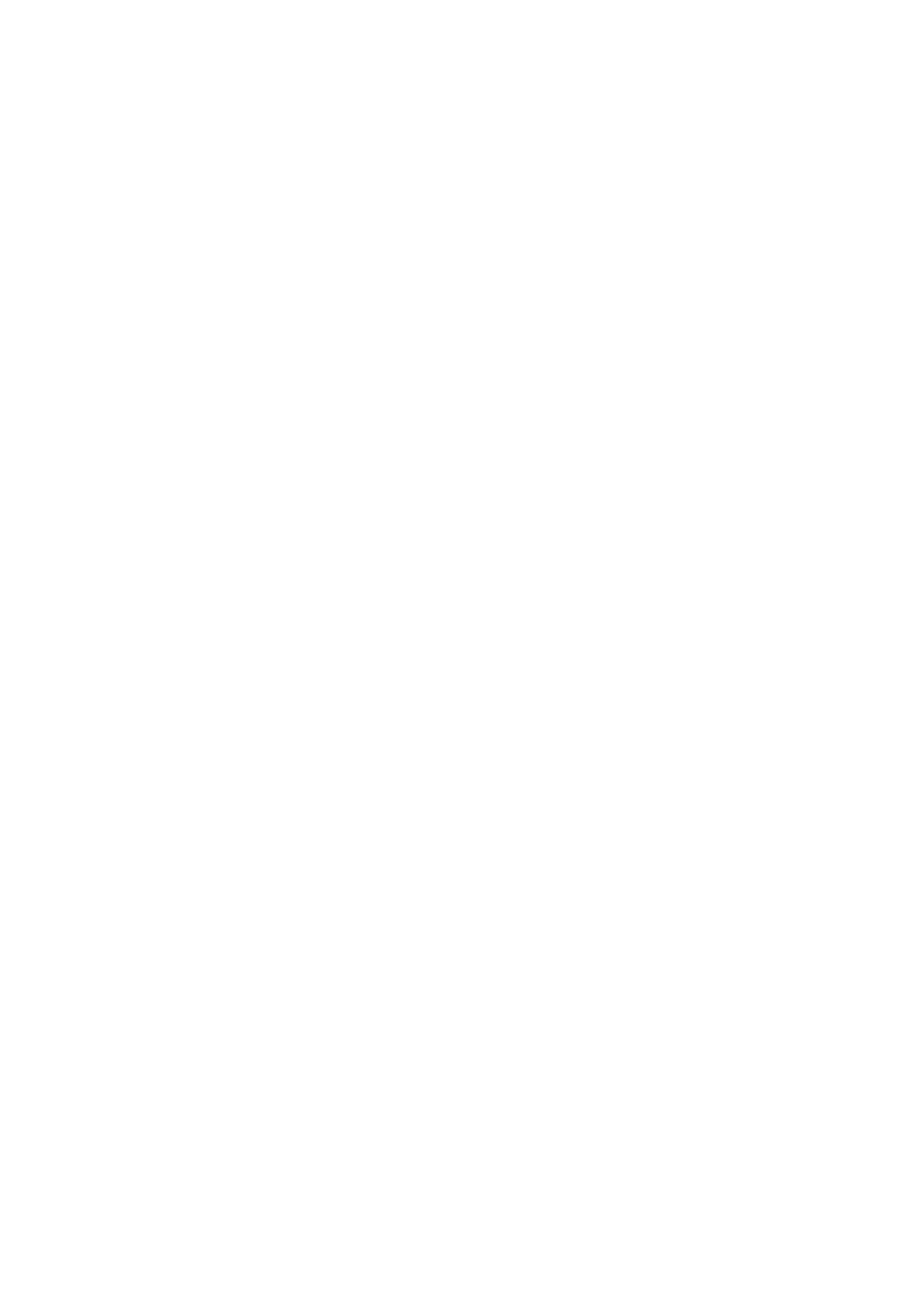| Sl. No | Designation of<br>composites | Fiber content,<br>$wt.$ % | Matrix,<br>$wt.$ % | Particulate,<br>$wt. \%$ |
|--------|------------------------------|---------------------------|--------------------|--------------------------|
|        |                              |                           | 70                 | 10                       |
|        | $\mathbb C2$                 | 25                        | 65                 | ΙU                       |
|        | C3                           | 30                        | 60                 | 10                       |
|        |                              | 35                        | 55                 | ГU                       |
|        |                              |                           | 50                 |                          |

Table 3. Designation of composites with different wt.% of fiber content.

**2.3. Mechanical characterization.** Tensile test was performed on a Shimadzu AG-IS 50 KN Autograph Universal testing machine according to ASTM D638. The impact test was performed according to ASTM D256. Hardness of composite materials was measured using Brinell hardness tester. For statistical purpose, a total of three samples for each tests were carried out at room temperature. The chemical test was carried out in 2N of concentrated  $H<sub>2</sub>SO<sub>4</sub>$  and HCL.

## **3. Results and discussion**

**3.1. Tensile strength.** Tensile strength of the composite materials having fiber lengths of 3 cm and 5 cm are shown in Fig. 1 as per the designations given in Table 3. The tensile strength of the composites increases with increase in weight % of fiber and also is changing length of the fiber with constant particulate loading up to 35 wt.% and after that it decreased. It may be for the matrix materials which are strongly interacting with fibers and filler materials. Break and peak load of the composite materials having a fiber lengths of 3 cm and 5 cm are shown in Tables 4 and 5. The tensile test results shows that the hybrid composite made using fiber having fiber length of 3 cm and 5 cm length possess highest tensile strengths of 0.105 GPa and 0.143 GPa at 40 wt.% and 35 wt.%, respectively.



Designation of composites

Fig. 1. Tensile strength of the composite fiber lengths of 3 cm and 5 cm.

| Designation of composites | Peak load in KN | Breaking load in KN |
|---------------------------|-----------------|---------------------|
|                           | 4.69            | 4.6                 |
| $\cap$                    | 5.31            | 5.2                 |
| ี่⊂่ว                     | 5.46            | 5.35                |
|                           | 5.82            | 5.7                 |
|                           | 6.33            | 6.2                 |

Table 4. Tensile strength values for 30 mm fiber.

30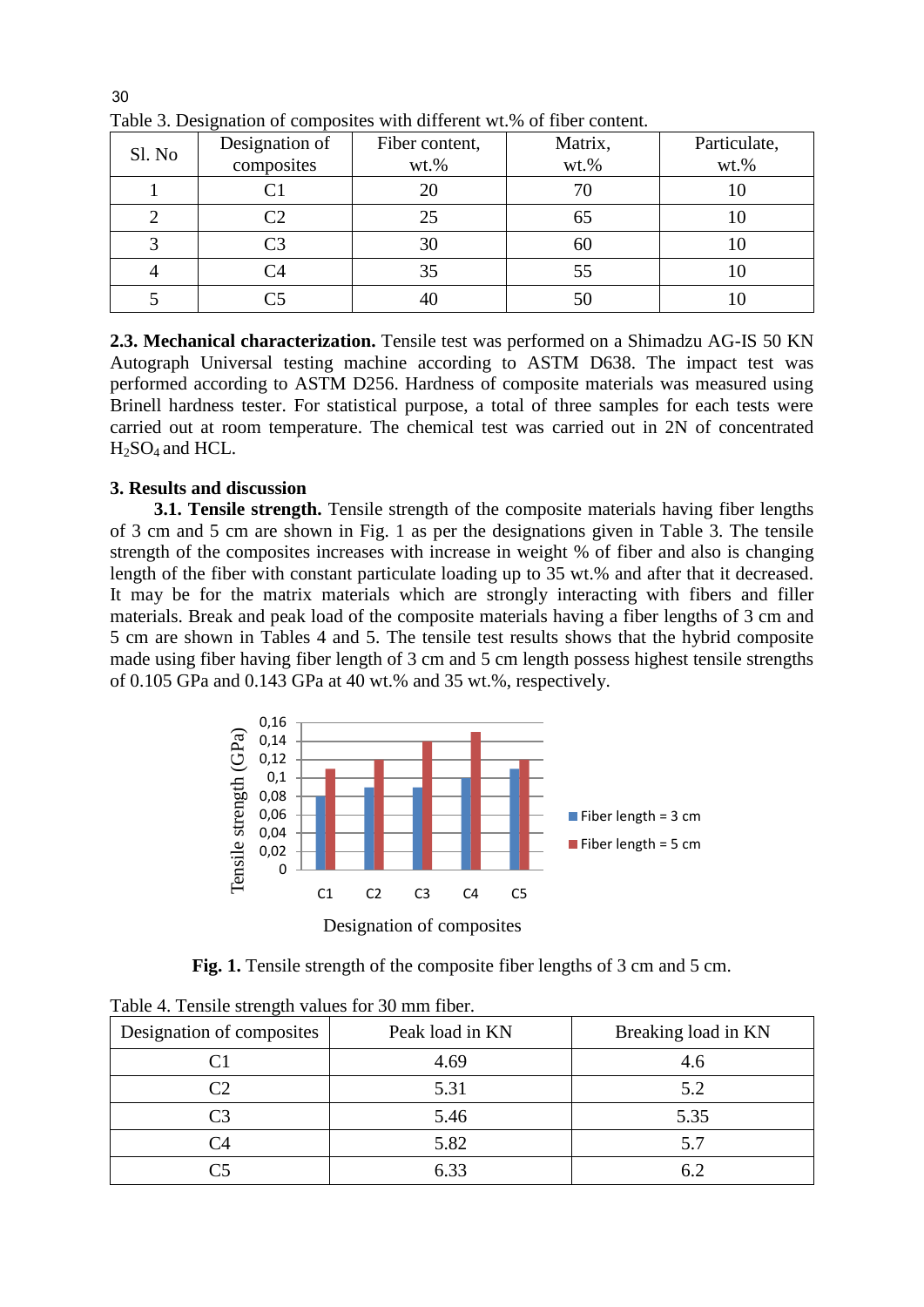#### FABRICATION AND CHARACTERIZATION OF TiO 2 PARTICULATE FILLED GLASS FIBER REINFORCED POLYMER COMPOSITE

S. Srinivasa Moorthy<sup>1\*</sup>, K. Manonmani<sup>2</sup>

<sup>1</sup>Department of Production Engineering, Government College of Technology, Coimbator1 03,

Tamilnadu, India

<sup>2</sup>Department of Mechanical Engineering, Government College of Technology, Coimbat641 03,

Tamilnadu, India

\*email: ssrinivasamoorthy@hoo.com

Abstract. A newhybrid polymer composites are fabricated ith random oriented e-glass fiber in unsaturated polyester resin matrix. Titanium oxide 6TiO used as reinforcement material and kpt 10w % onstant. The fiber content as varied as 20w  $\frac{9}{25}$  ty  $\frac{9}{6}$  $%$  and  $40x$  *M* saturated polyester resin as used as bonding agent. The  $30 \text{ w}$ .  $935 \text{ w}$ composites we prepared ith tw different fiber lengths of 3 cm and 5 cm by hand layup method. Experiments we conducted to determine tensile strength, impact strength, hardness and chemical resistance. The results showd that the combined reinforcement effect vield the better mechanical properties ith increased fiber length and particulate material. The chemical resistance of the composites as analyzed by wight loss method. It as found that the chemical resistance as more pronounced in 5 cm fiber length composites. The SEM image observation of the cross section has found the pull effect to cause the defect of the fiber in the polyester resin matrix.

#### 1. Introduction

Composite is a heterogeneous material created by the synthetic assembly of two r more materials, one a selected filler of reinforcing material and the other a compatible matrix binder. The binder and the filler have tw very different properties but hen combined together form a material ith properties that are not found in either of the individual materials.

The matrix is responsible for the surface finish of composite materials and its durability Its main function is to bind the reinforcement together and act as a medium to distribute any applied stress that is transmitted to the reinforcement. Fibers are idely used in aerospace, automotive [1] marine and industries. Sometimes fiber w re used in house hold applications? The main reason is the cost V properties always good to prefer. Fiber components may be fabricated by different methods lik resin transfer molding Blor hand layup method.

The particles are generally added to reduce the var rate and improve the bonding strengthof composites. The properties of the composites rejimproved the addition of filler materials **A** 3 ] Noticeable improvements are obtained by addition of inorganic minerals of little wight percentage in polymer matrix composites  $\mathfrak{B}0$  ] Adhesion of particulate in the matrix as improved ith coupling agents and the properties of composites are considerably improved due to higher bond strength I The results are analyzed that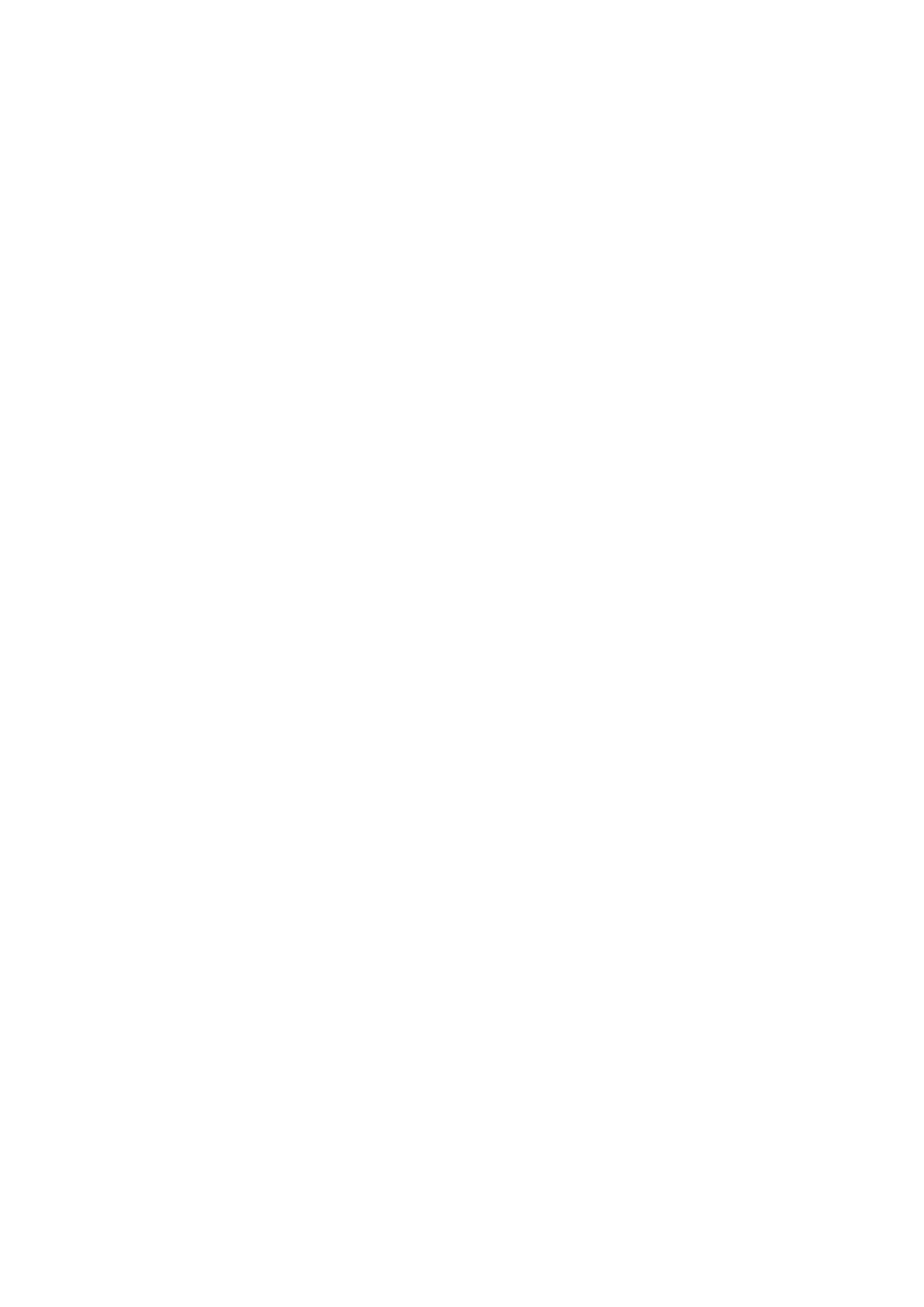11. The result reveals the 5 cm fiber length of polymer composite has more chemical resistance with HCL.



Designation of composites

**Fig. 2.** Brinell hardness values for 3 cm length of fiber and 5 cm length of fiber composites.

| S No. | Designation of<br>composites | Weight before the<br>chemical test, g | Weight after the<br>chemical test, g | Weight loss, g |
|-------|------------------------------|---------------------------------------|--------------------------------------|----------------|
|       |                              | 16.636                                | 16.523                               | 0.113          |
| 2     |                              | 17.130                                | 16.981                               | 0.149          |
| 3     | $\mathsf{C}^3$               | 17.651                                | 17.456                               | 0.195          |
|       | C4                           | 18.252                                | 17.966                               | 0.286          |
|       |                              | 18.687                                | 18.506                               | 0.181          |
|       |                              |                                       |                                      |                |

Table 10. Chemical test of the fiber composite with 3 cm length of fiber in  $H_2SO_4$ .

| Table 11. Chemical test of the fiber composite with 5 cm length of fiber in $H_2SO_4$ . |  |  |
|-----------------------------------------------------------------------------------------|--|--|
|-----------------------------------------------------------------------------------------|--|--|

| S No. | Designation of<br>composites | Weight before the<br>chemical test, g | Weight after the<br>chemical test, g | Weight loss, g |
|-------|------------------------------|---------------------------------------|--------------------------------------|----------------|
|       |                              | 17.432                                | 16.545                               | 0.887          |
| 2     | C2                           | 17.677                                | 16.553                               | 1.124          |
| 3     | C <sub>3</sub>               | 18.078                                | 17.235                               | 0.843          |
|       | C4                           | 18.481                                | 17.663                               | 0.818          |
|       |                              | 19.829                                | 18.645                               | 1.184          |

The results from the chemical test showed that the resistance to chemicals of GFRP hybrid composites improved with increase in fiber and particulate loading. The characterization of the composites reveals that the chemical resistance increased with the increase in the particulate content in the hybrid composites. The dual reinforcement and characterization with all these properties, it can be implemented in automotive engine components. Also it is noticed that there is significant improvement in the mechanical properties of composites with the increase in fiber and constant particulate loading.

**SEM analysis.** In scanning electron microscope (SEM), micrographs have a large [depth](http://en.wikipedia.org/wiki/Depth_of_field)  [of field](http://en.wikipedia.org/wiki/Depth_of_field) yielding a characteristic three-dimensional appearance useful for understanding the surface structure of a sample.

Glass fiber composite in Fig. 3 (a) has shown enormous amount of fiber pull out. This was mainly because of the weak bonding between the constituent glass fiber and the polymer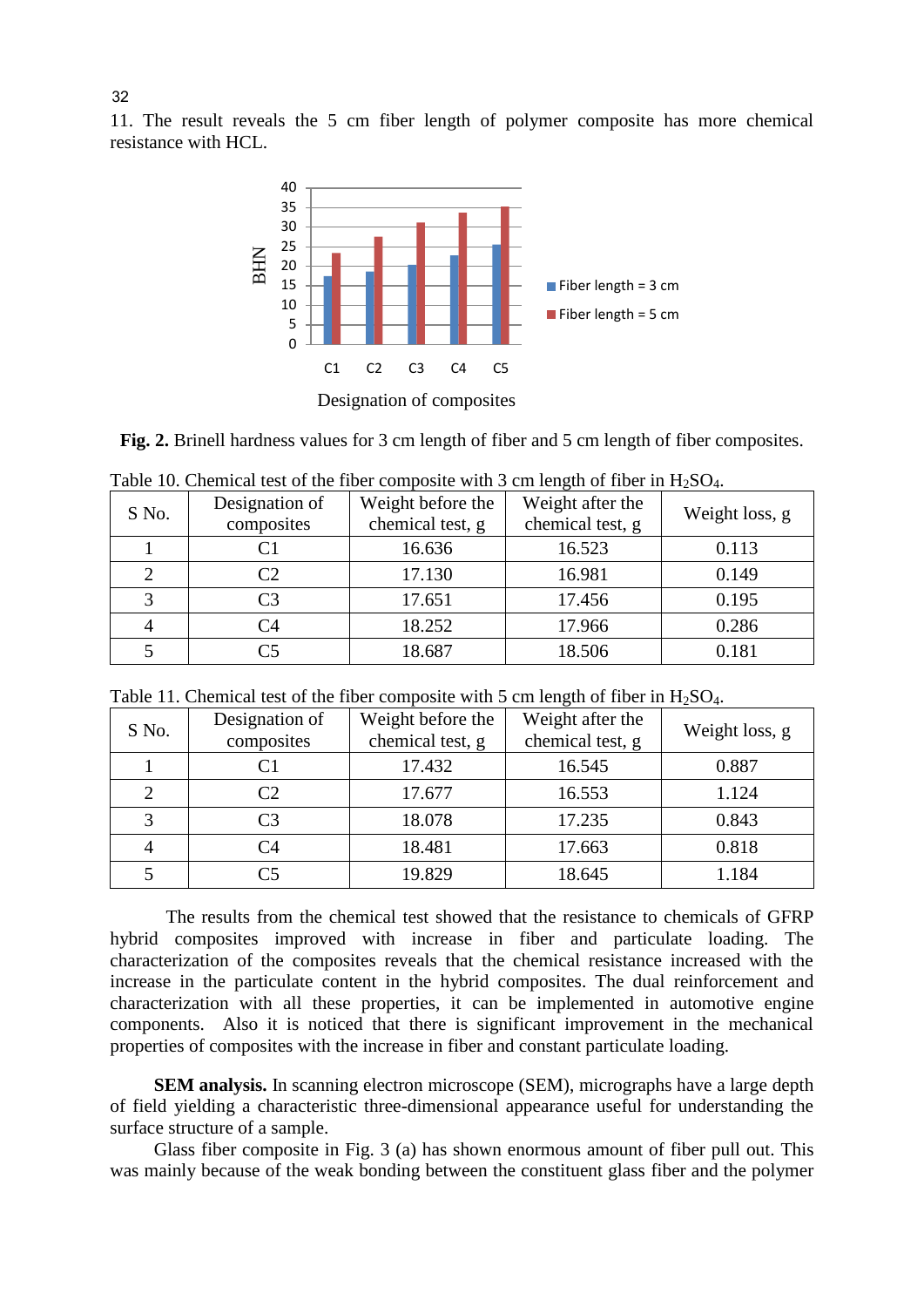resin matrix. The fabrication process that was used could be the reason for uneven distribution of the stress being applied. The Figure 3 (b) shows the weak bonding between the matrix and the fibers for glass fiber polymer composite. It shows the cracking of the matrix as well as the deboning between both the phases. This could be due to the residual stress present while curing as well as due to the fabrication techniques used. The Figure 3 (c) shows the large extent of the fiber fracture. The amount of stress being applied was unable to be sustained by the fibers when distributed on them by the matrix due to the inability of the formation of strong interfacial bonds. *Fabrication and characterization of TiO2 particulate filled glass fiber reinforced polymer composite* 33





 $(c)$ 

**Fig. 3.** SEM image on (a) pull out failure of composite, (b) weak bonding of composite and (c) extent of the fiber fracture.

The glass fibers were in aptly held by the matrix which was followed by the rupture of the fibers. It may be due to the localized stress and strain fields in the fibrous composite.

### **4. Conclusion**

The fabrication of hybrid reinforced polymer composites were carried out by hand layup method. The experimental investigations on the composite specimens were carried out to determine the tensile strength, impact strength, hardness and chemical resistance. It was observed that the inclusion of titanium oxide and increase of fiber length resulted in composites with increased tensile strength, impact strength, hardness and chemical resistance. The effect pull load on the composites was studied with scanning electron microscope images.